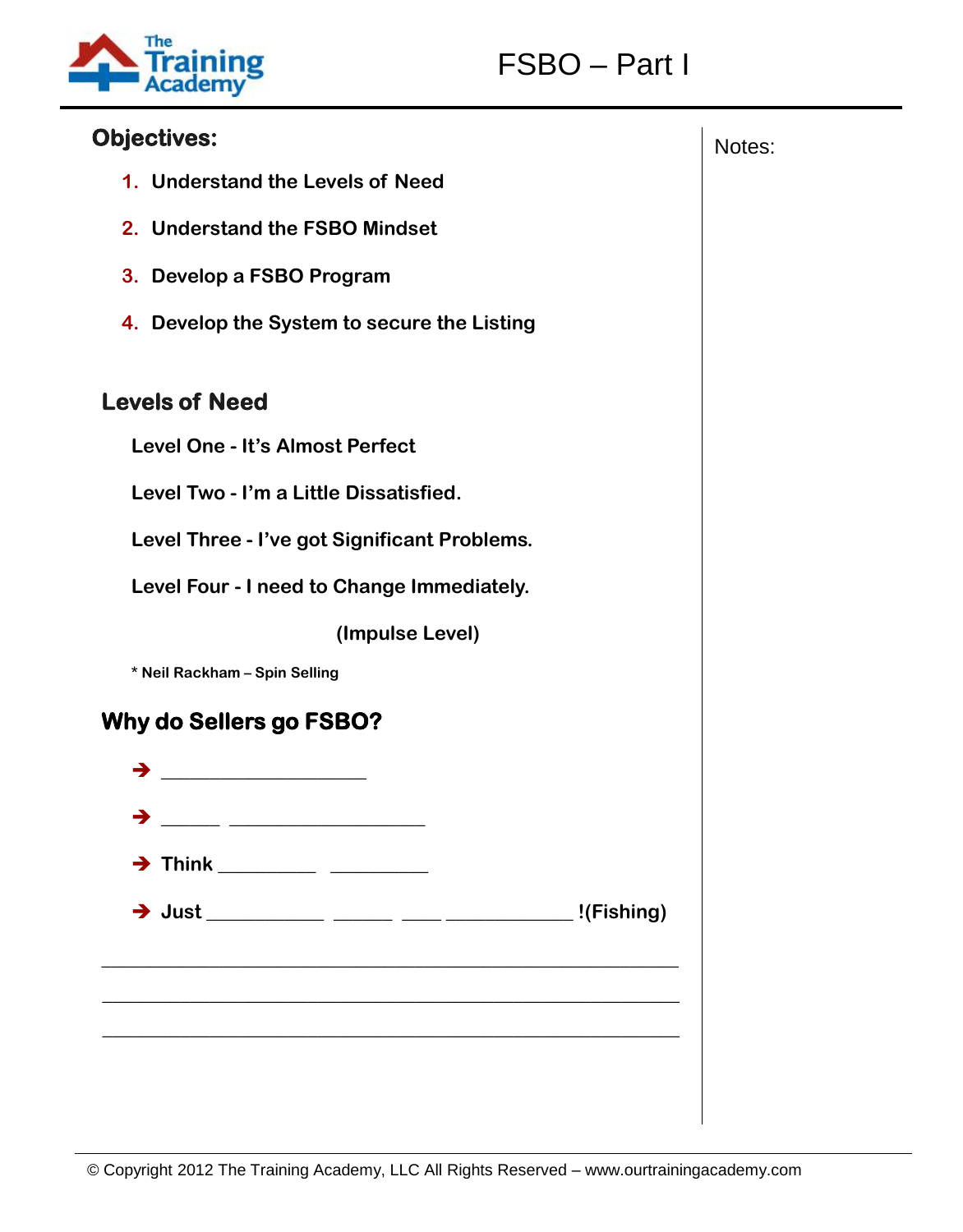

| <b>Define a FSBO:</b>                                                                                                  |  |  |
|------------------------------------------------------------------------------------------------------------------------|--|--|
| A person who has entered the Real Estate Profession for the<br>purpose of one transaction                              |  |  |
| What do they need to know?                                                                                             |  |  |
| $\rightarrow$ _____________ Details?                                                                                   |  |  |
|                                                                                                                        |  |  |
| <u> 1989 - Johann Harry Harry Harry Harry Harry Harry Harry Harry Harry Harry Harry Harry Harry Harry Harry Harry</u>  |  |  |
| → <u>______________________</u> Details?                                                                               |  |  |
|                                                                                                                        |  |  |
| <u> 1989 - Johann John Stein, market fyrir yr y brening yr y brening ymgyr y brening yr y brening yr y brening y</u>   |  |  |
|                                                                                                                        |  |  |
| <u> 1989 - Johann John Stein, markin fan it ferskearre fan it ferskearre fan it ferskearre fan it ferskearre fan i</u> |  |  |
|                                                                                                                        |  |  |
| $\rightarrow$ Proper<br>?                                                                                              |  |  |
|                                                                                                                        |  |  |
| Do they Know these things?                                                                                             |  |  |
| Do they Think they Know them?                                                                                          |  |  |
|                                                                                                                        |  |  |
|                                                                                                                        |  |  |

Notes: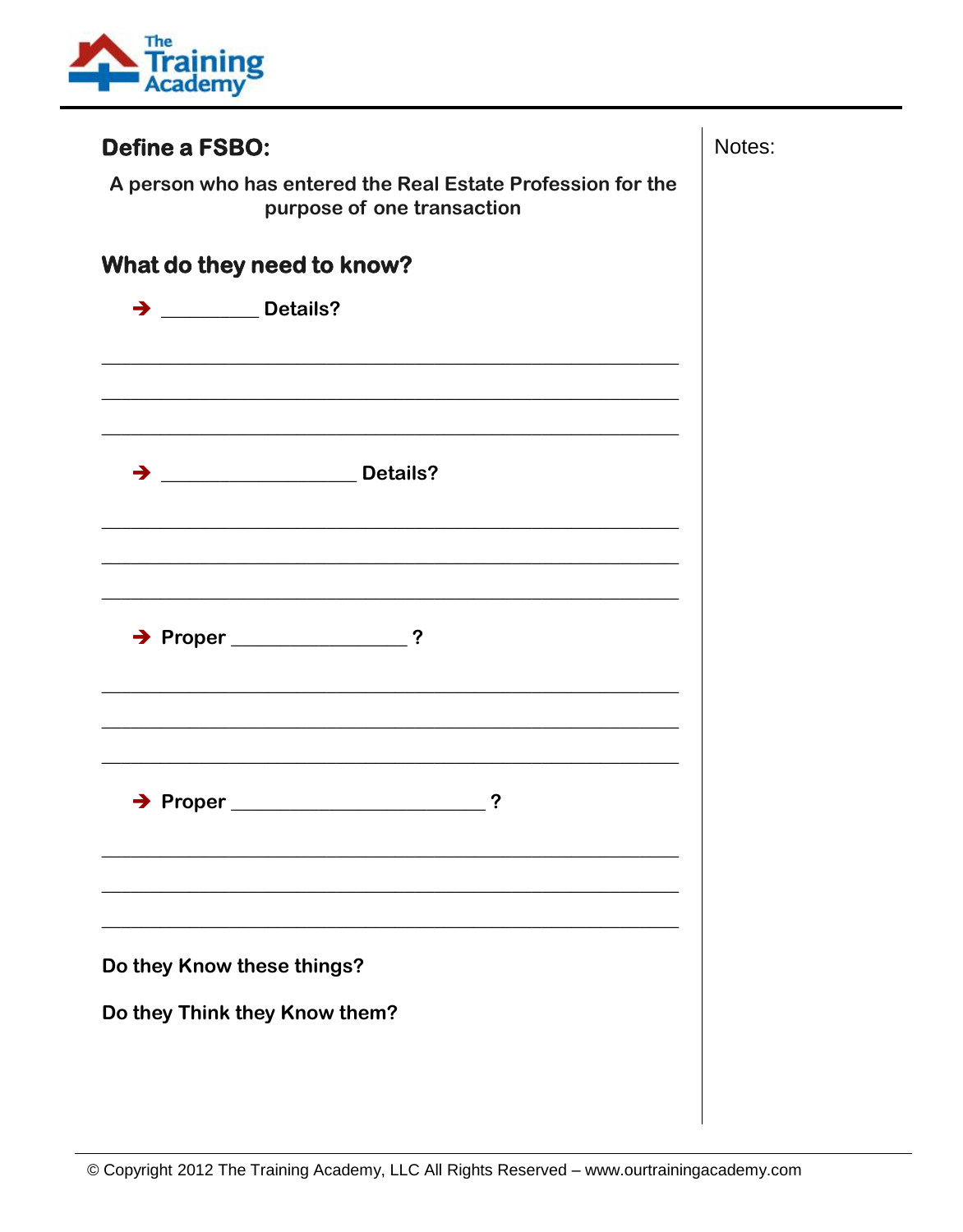

| <b>Our Goal is:</b>                                                                                                                                                                                                                                                                                                                                  | Notes: |
|------------------------------------------------------------------------------------------------------------------------------------------------------------------------------------------------------------------------------------------------------------------------------------------------------------------------------------------------------|--------|
| To take them from $\sqrt{2}$ mass and the state of the state $\frac{1}{2}$                                                                                                                                                                                                                                                                           |        |
| When they are ______________:                                                                                                                                                                                                                                                                                                                        |        |
| They believe they are _______ _______________                                                                                                                                                                                                                                                                                                        |        |
| What is their Level of Need? ________<br><u> 1989 - Jan James James James James James James James James James James James James James James James James</u>                                                                                                                                                                                          |        |
| <u> 1989 - Johann Stoff, amerikansk politiker (d. 1989)</u><br>When they _____________ Confidence:                                                                                                                                                                                                                                                   |        |
|                                                                                                                                                                                                                                                                                                                                                      |        |
| They are willing to Pay for our ____________________<br><u> 1989 - Johann Stoff, amerikansk politiker (d. 1989)</u><br>the control of the control of the control of the control of the control of the control of the control of the control of the control of the control of the control of the control of the control of the control of the control |        |
| $\sim$ $\sim$<br>How do you _________ ______ ______<br><b>The Job</b> the Job                                                                                                                                                                                                                                                                        |        |
| Make it sound __________                                                                                                                                                                                                                                                                                                                             |        |
|                                                                                                                                                                                                                                                                                                                                                      |        |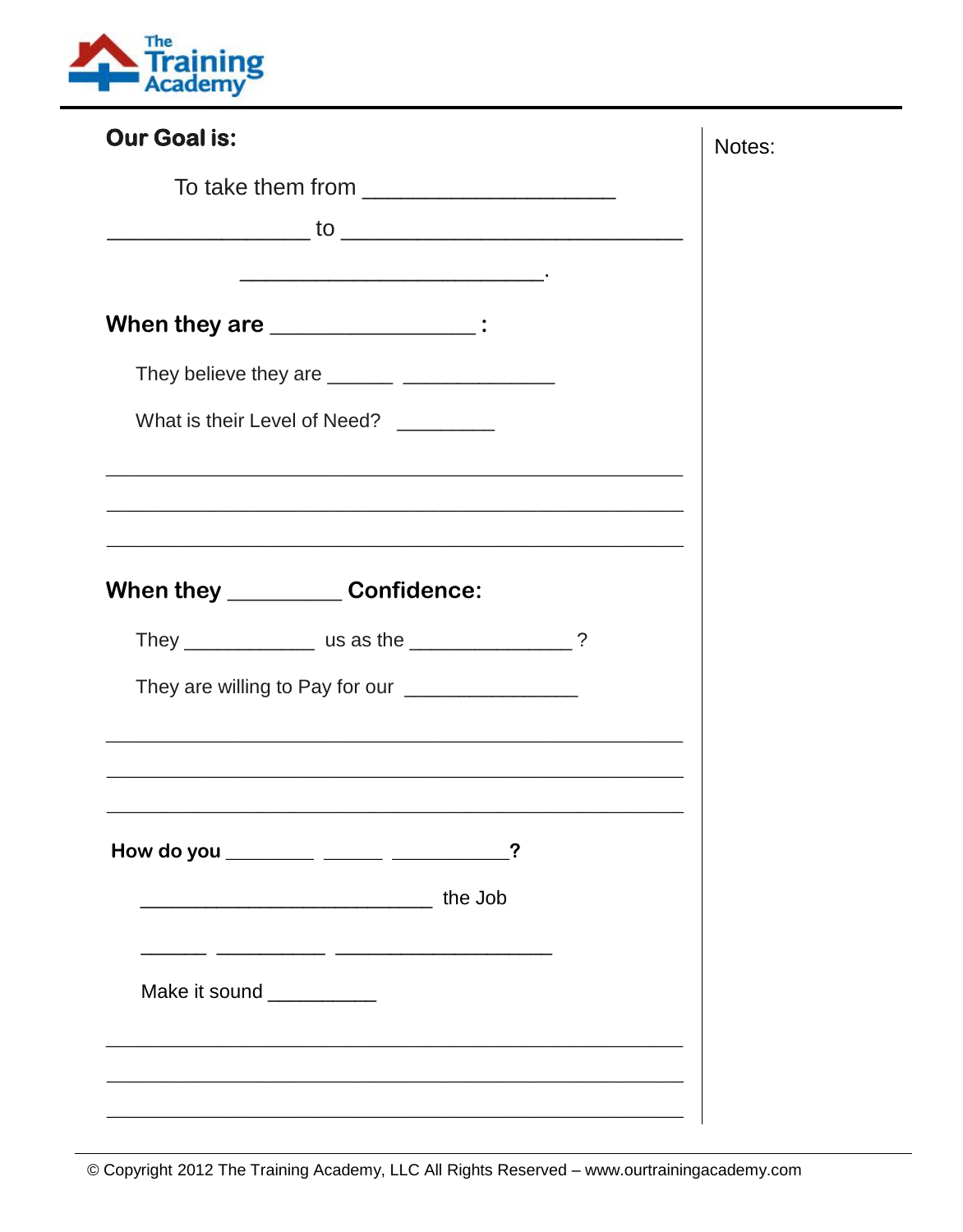

| What Level of Need do we need to get them to?                  | Notes: |
|----------------------------------------------------------------|--------|
| How will you know they are a _____________?                    |        |
| Questions                                                      |        |
| Any question about our Ability, Terms<br>or Fees               |        |
| <b>The Initial Appointment</b>                                 |        |
| $\rightarrow$ Get to the appointment on time.                  |        |
| $\rightarrow$ Teach them how to                                |        |
|                                                                |        |
|                                                                |        |
| $\rightarrow$ Give them some tips on                           |        |
| → If still Level 1, Columbo Close                              |        |
|                                                                |        |
| → When you leave, make notes and plan your next<br>appointment |        |
|                                                                |        |